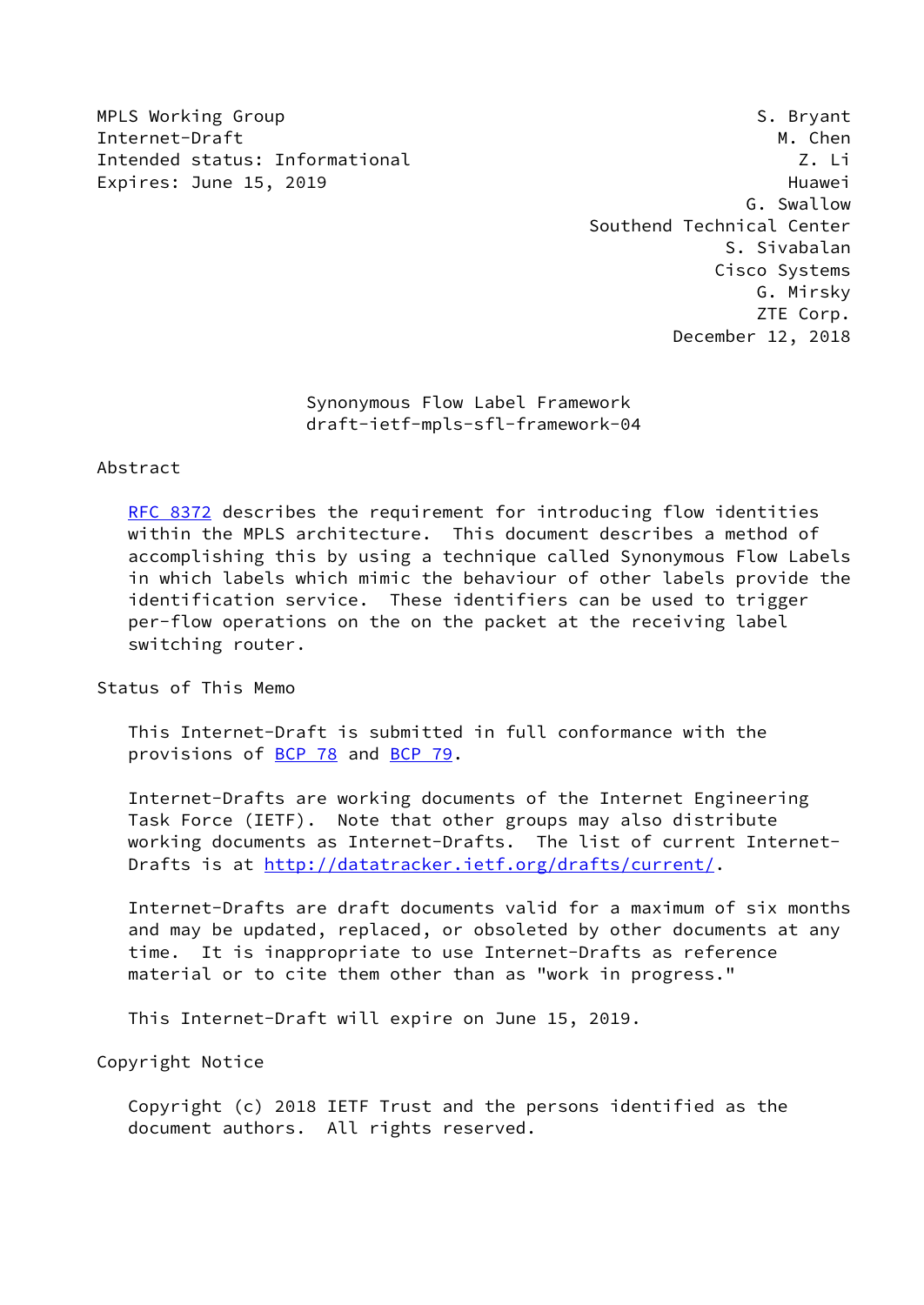### <span id="page-1-1"></span>Internet-Draft MPLS FL December 2018

This document is subject to **[BCP 78](https://datatracker.ietf.org/doc/pdf/bcp78)** and the IETF Trust's Legal Provisions Relating to IETF Documents [\(http://trustee.ietf.org/license-info](http://trustee.ietf.org/license-info)) in effect on the date of publication of this document. Please review these documents carefully, as they describe your rights and restrictions with respect

 to this document. Code Components extracted from this document must include Simplified BSD License text as described in Section 4.e of the Trust Legal Provisions and are provided without warranty as described in the Simplified BSD License.

### Table of Contents

|                    | $\overline{2}$                                                                                                                                                                                                                                                                                                                                                                                                                                                                                                                                                                                                                                                                                                                                                                                                                             |
|--------------------|--------------------------------------------------------------------------------------------------------------------------------------------------------------------------------------------------------------------------------------------------------------------------------------------------------------------------------------------------------------------------------------------------------------------------------------------------------------------------------------------------------------------------------------------------------------------------------------------------------------------------------------------------------------------------------------------------------------------------------------------------------------------------------------------------------------------------------------------|
| $2$ .              | $\overline{2}$                                                                                                                                                                                                                                                                                                                                                                                                                                                                                                                                                                                                                                                                                                                                                                                                                             |
| З.                 | $\overline{3}$                                                                                                                                                                                                                                                                                                                                                                                                                                                                                                                                                                                                                                                                                                                                                                                                                             |
| 4.                 | $\overline{4}$                                                                                                                                                                                                                                                                                                                                                                                                                                                                                                                                                                                                                                                                                                                                                                                                                             |
|                    | $\overline{4}$                                                                                                                                                                                                                                                                                                                                                                                                                                                                                                                                                                                                                                                                                                                                                                                                                             |
|                    | $\overline{5}$                                                                                                                                                                                                                                                                                                                                                                                                                                                                                                                                                                                                                                                                                                                                                                                                                             |
|                    | $\overline{5}$                                                                                                                                                                                                                                                                                                                                                                                                                                                                                                                                                                                                                                                                                                                                                                                                                             |
|                    | 6                                                                                                                                                                                                                                                                                                                                                                                                                                                                                                                                                                                                                                                                                                                                                                                                                                          |
|                    | 6                                                                                                                                                                                                                                                                                                                                                                                                                                                                                                                                                                                                                                                                                                                                                                                                                                          |
| 5.                 | $\overline{1}$                                                                                                                                                                                                                                                                                                                                                                                                                                                                                                                                                                                                                                                                                                                                                                                                                             |
| 6.                 | 8                                                                                                                                                                                                                                                                                                                                                                                                                                                                                                                                                                                                                                                                                                                                                                                                                                          |
| 7.                 | 8                                                                                                                                                                                                                                                                                                                                                                                                                                                                                                                                                                                                                                                                                                                                                                                                                                          |
| 8.                 | 8                                                                                                                                                                                                                                                                                                                                                                                                                                                                                                                                                                                                                                                                                                                                                                                                                                          |
| 9.                 | 8                                                                                                                                                                                                                                                                                                                                                                                                                                                                                                                                                                                                                                                                                                                                                                                                                                          |
| 9.1.               | 8                                                                                                                                                                                                                                                                                                                                                                                                                                                                                                                                                                                                                                                                                                                                                                                                                                          |
|                    | 9                                                                                                                                                                                                                                                                                                                                                                                                                                                                                                                                                                                                                                                                                                                                                                                                                                          |
| Authors' Addresses | 9                                                                                                                                                                                                                                                                                                                                                                                                                                                                                                                                                                                                                                                                                                                                                                                                                                          |
|                    | Introduction $\cdots \cdots \cdots \cdots$<br>User Service Traffic in the Data Plane<br>4.1. Applications Label Present<br>$4.1.1.$ Setting TTL and the Traffic Class Bits<br>$4.2.1$ . Setting TTL and the Traffic Class Bits<br>4.3. Aggregation of SFL Actions<br>Equal Cost Multipath Considerations<br>Normative References<br>9.2. Informative References<br>$\mathcal{L}^{(1)}\left(\mathcal{L}^{(1)}\left(\mathcal{L}^{(1)}\left(\mathcal{L}^{(1)}\left(\mathcal{L}^{(1)}\left(\mathcal{L}^{(1)}\left(\mathcal{L}^{(1)}\left(\mathcal{L}^{(1)}\left(\mathcal{L}^{(1)}\left(\mathcal{L}^{(1)}\left(\mathcal{L}^{(1)}\left(\mathcal{L}^{(1)}\left(\mathcal{L}^{(1)}\right)\right)\right)\right)\right)\right)\right)\right)\right)\right)\right)\mathcal{L}^{(1)}\left(\mathcal{L}^{(1)}\left(\mathcal{L}^{(1)}\left(\mathcal{L}^{($ |

# <span id="page-1-0"></span>[1](#page-1-0). Introduction

 [RFC8372] describes the requirement for introducing flow identities within the MPLS architecture.

 This document describes a method of accomplishing this by using a technique called Synonymous Flow Labels (SFL) (see ([Section 2\)](#page-1-2)) in which labels which mimic the behaviour of other labels provide the identification service. These identifiers can be used to trigger per-flow operations on the packet at the receiving label switching router.

<span id="page-1-2"></span>[2](#page-1-2). Requirements Language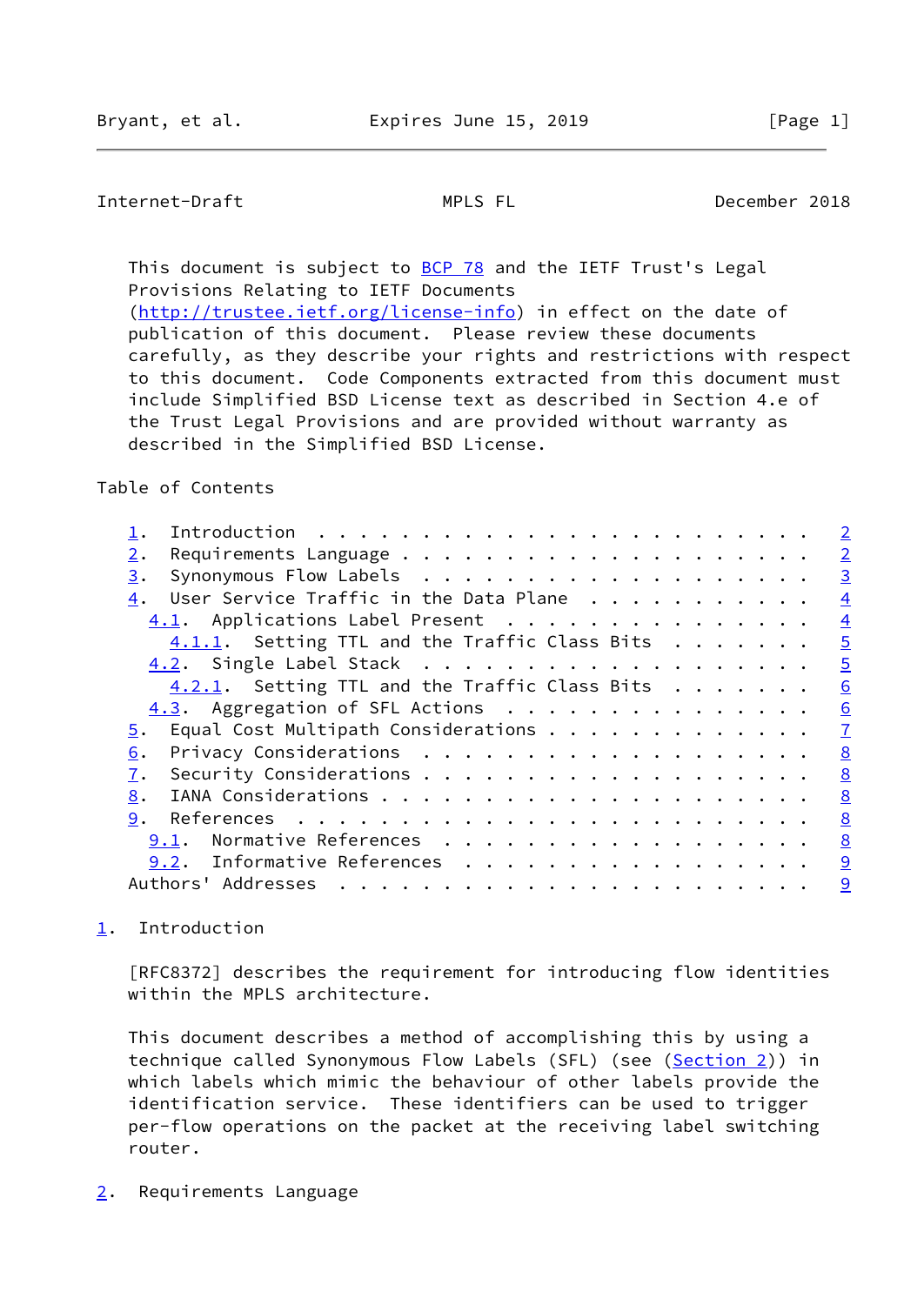The key words "MUST", "MUST NOT", "REQUIRED", "SHALL", "SHALL NOT", "SHOULD", "SHOULD NOT", "RECOMMENDED", "NOT RECOMMENDED", "MAY", and "OPTIONAL" in this document are to be interpreted as described in BCP

|  | Bryant, et al. | Expires June 15, 2019 | [Page 2] |
|--|----------------|-----------------------|----------|
|--|----------------|-----------------------|----------|

<span id="page-2-1"></span>Internet-Draft MPLS FL December 2018

14 [[RFC2119\]](https://datatracker.ietf.org/doc/pdf/rfc2119) [\[RFC8174](https://datatracker.ietf.org/doc/pdf/rfc8174)] when, and only when, they appear in all capitals, as shown here.

<span id="page-2-0"></span>[3](#page-2-0). Synonymous Flow Labels

 An SFL is defined to be a label that causes exactly the same behaviour at the egress Label Switching Router (LSR) as the label it replaces, but in addition also causes an agreed action to take place on the packet. There are many possible additional actions such as the measurement of the number of received packets in a flow, triggering IPFIX inspection, triggering other types of Deep Packet Inspection, or identification of the packet source. In, for example, a Performance Monitoring (PM) application, the agreed action could be the recording of the receipt of the packet by incrementing a packet counter. This is a natural action in many MPLS implementations, and where supported this permits the implementation of high quality packet loss measurement without any change to the packet forwarding system.

 Consider an MPLS application such as a pseudowire (PW), and consider that it is desired to use the approach specified in this document to make a packet loss measurement. By some method outside the scope of this text, two labels, synonymous with the PW labels are obtained from the egress terminating provider edge (T-PE). By alternating between these SFLs and using them in place of the PW label, the PW packets may be batched for counting without any impact on the PW forwarding behaviour (note that strictly only one SFL is needed in this application, but that is an optimization that is a matter for the implementor).

 Now consider an MPLS application that is multi-point to point such as a VPN. Here it is necessary to identify a packet batch from a specific source. This is achieved by making the SFLs source specific, so that batches from one source are marked differently from batches from another source. The sources all operate independently and asynchronously from each other, independently co-ordinating with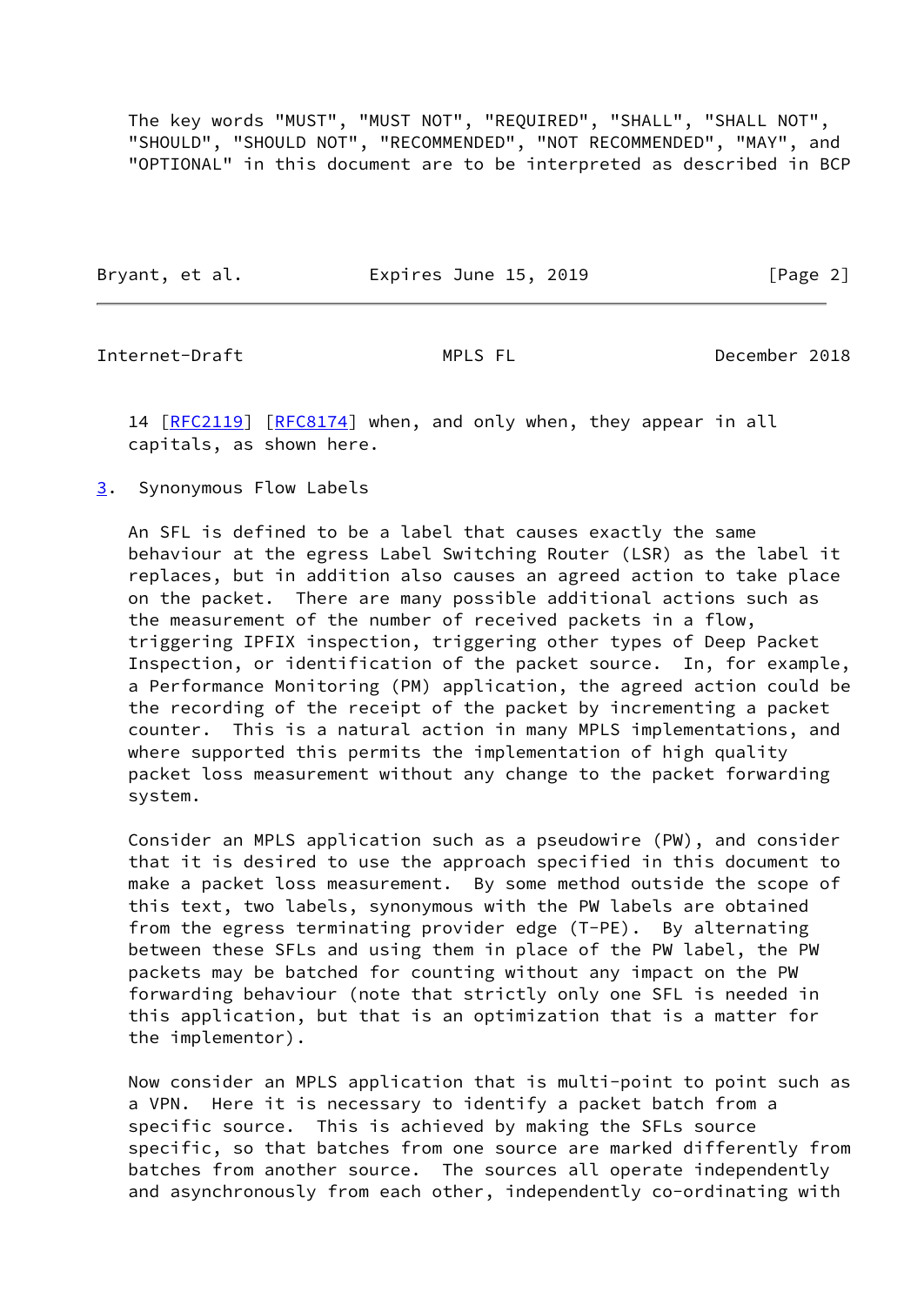the destination. Each ingress is thus able to establish its own SFL to identify the sub-flow and thus enable PM per flow.

 Finally we need to consider the case where there is no MPLS application label such as occurs when sending IP over an LSP. In this case introducing an SFL that was synonymous with the LSP label would introduce network wide forwarding state. This would not be acceptable for scaling reasons. We therefore have no choice but to introduce an additional label. Where penultimate hop popping (PHP) is in use, the semantics of this additional label can be similar to the LSP label. Where PHP is not in use, the semantics are similar to

Bryant, et al. **Expires June 15, 2019** [Page 3]

<span id="page-3-1"></span>Internet-Draft MPLS FL December 2018

an MPLS explicit NULL [[RFC3032](https://datatracker.ietf.org/doc/pdf/rfc3032)]. In both of these cases the label has the additional semantics of the SFL.

Note that to achieve the goals set out in  $Section 1$  SFLs need to be allocated from the platform label table.

<span id="page-3-0"></span>[4](#page-3-0). User Service Traffic in the Data Plane

As noted in **Section 3** it is necessary to consider two cases:

- 1. Applications label present
- 2. Single label stack

<span id="page-3-2"></span>[4.1](#page-3-2). Applications Label Present

 Figure 1 shows the case in which both an LSP label and an application label are present in the MPLS label stack. Traffic with no SFL function present runs over the "normal" stack, and SFL enabled flows run over the SFL stack with the SFL used to indicate the packet batch.

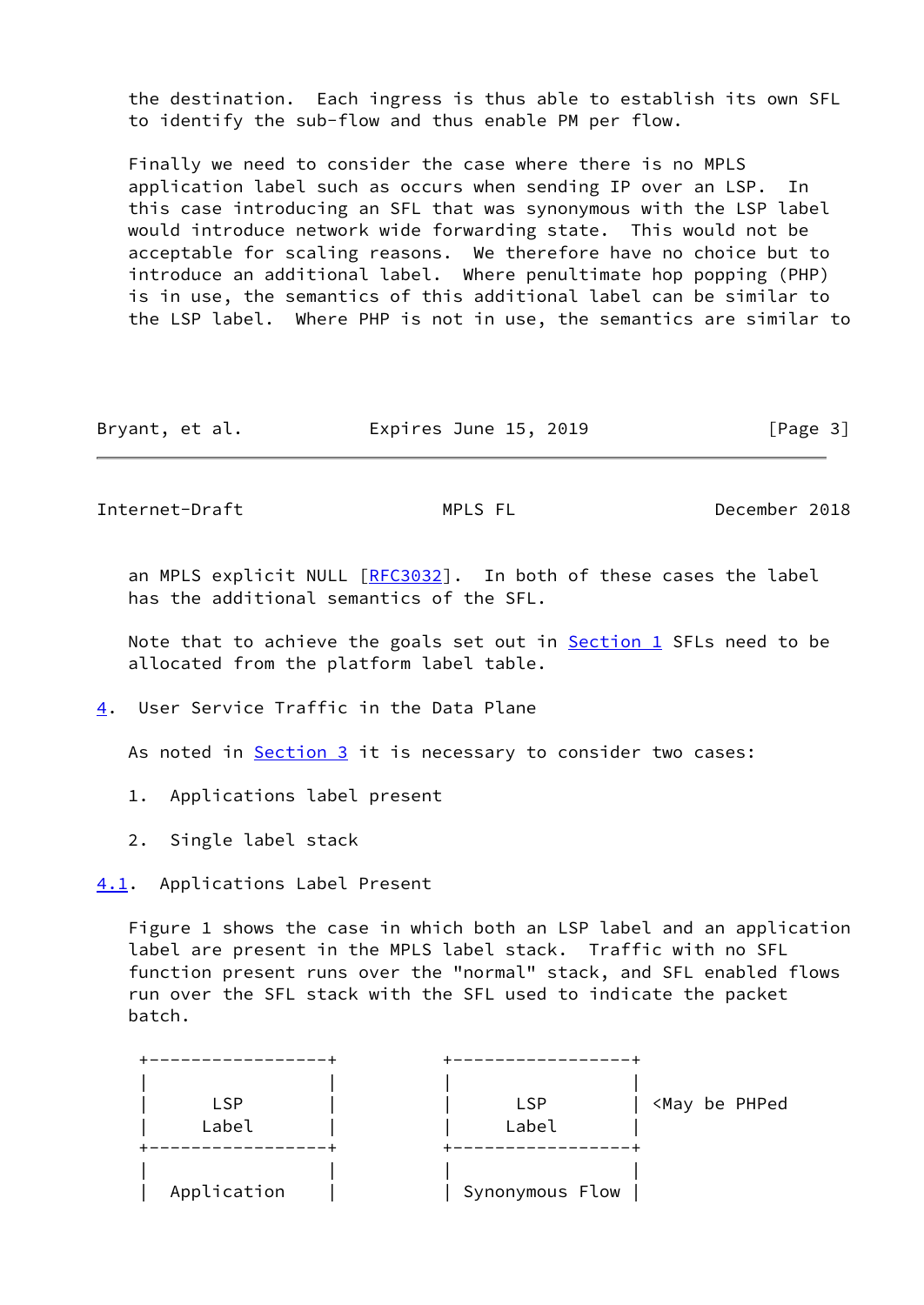| Label   | Label   |                       |
|---------|---------|-----------------------|
|         |         | -+ <= Bottom of stack |
| Payload | Payload |                       |
|         |         |                       |

"Normal" Label Stack Label Stack with SFL

Figure 1: Use of Synonymous Labels In A Two Label MPLS Label Stack

 At the egress LSR the LSP label is popped (if present). Then the SFL is processed in exactly the same way as the corresponding application label would have been processed.

Bryant, et al. **Expires June 15, 2019** [Page 4]

<span id="page-4-1"></span>Internet-Draft MPLS FL December 2018

<span id="page-4-0"></span>[4.1.1](#page-4-0). Setting TTL and the Traffic Class Bits

The TTL and the Traffic Class bits [[RFC5462\]](https://datatracker.ietf.org/doc/pdf/rfc5462) in the SFL LSE would normally be set to the same value as would have been set in the label that the SFL is synonymous with. However it is recognised that there may be an applications need to set the SFL to some other value. An example would be where it was desired to cause the SFL to trigger an action in the TTL expiry exception path as part of the label action.

<span id="page-4-2"></span>[4.2](#page-4-2). Single Label Stack

 Figure 2 shows the case in which only an LSP label is present in the MPLS label stack. Traffic with no SFL function present runs over the "normal" stack and SFL enabled flows run over the SFL stack with the SFL used to indicate the packet batch. However in this case it is necessary for the ingress LSR to first push the SFL and then to push the LSP label.

 +-----------------+ | | | LSP | <= May be PHPed  $\vert$  Label  $\vert$  Label  $\vert$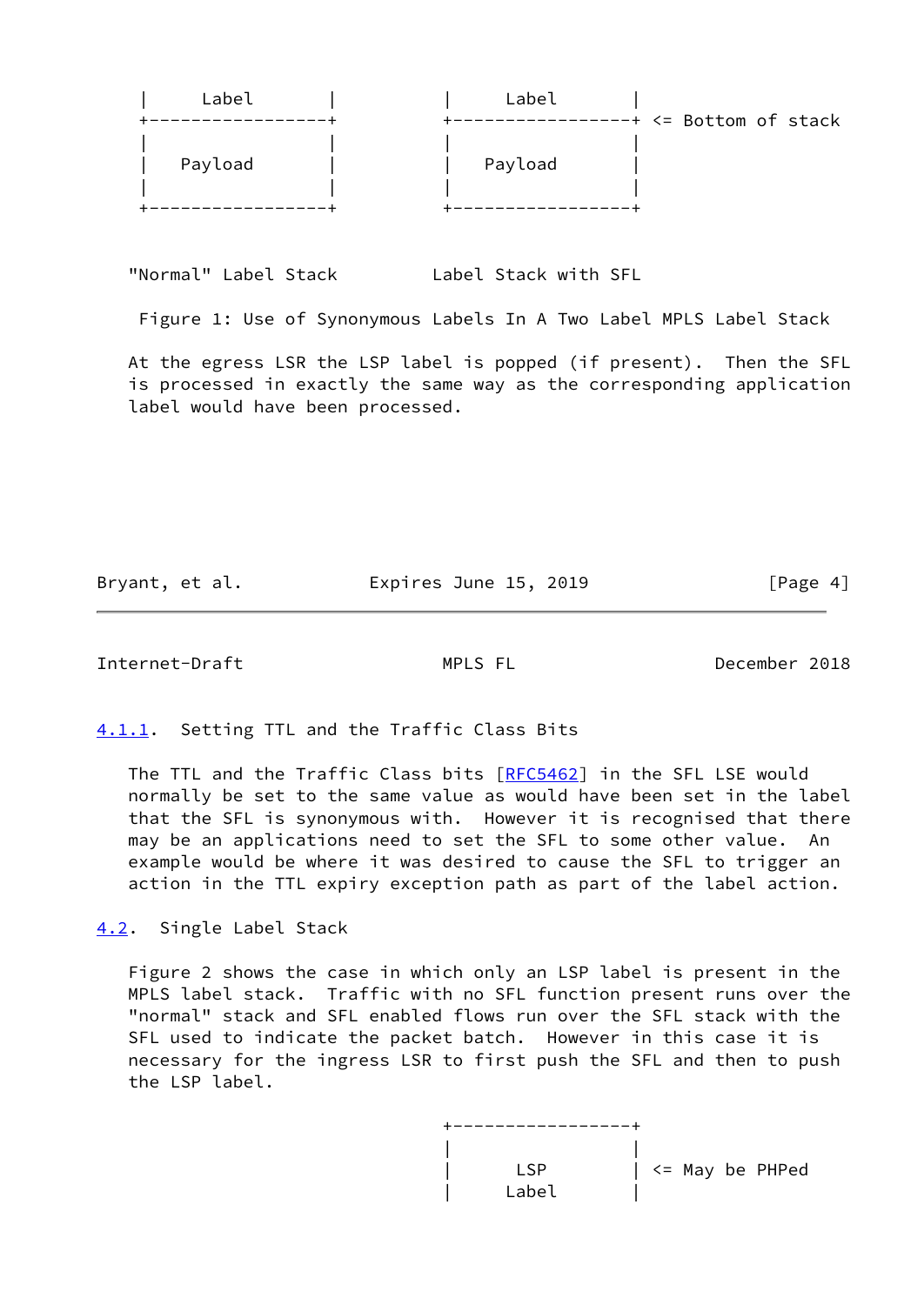| <b>LSP</b><br>Label | $\leq$ Synonymous with<br>Explicit NULL<br>Synonymous Flow  <br>Label |
|---------------------|-----------------------------------------------------------------------|
| Payload             | -+ <= Bottom of stack<br>Payload                                      |

"Normal" Label Stack Label Stack with SFL

Figure 2: Use of Synonymous Labels In A Single Label MPLS Label Stack

At the receiving LSR it is necessary to consider two cases:

1. Where the LSP label is still present

2. Where the LSP label is penultimate hop popped

 If the LSP label is present, it processed exactly as it would normally processed and then it is popped. This reveals the SFL which in the case of [\[RFC6374](https://datatracker.ietf.org/doc/pdf/rfc6374)] measurements is simply counted and then discarded. In this respect the processing of the SFL is synonymous

| Bryant, et al. | Expires June 15, 2019 | [Page 5] |
|----------------|-----------------------|----------|
|                |                       |          |

<span id="page-5-1"></span>Internet-Draft MPLS FL December 2018

 with an MPLS Explicit NULL. As the SFL is the bottom of stack, the IP packet that follows is processed as normal.

 If the LSP label is not present due to PHP action in the upstream LSR, two almost equivalent processing actions can take place. Either the SFL can be treated as an LSP label that was not PHPed and the additional associated SFL action is taken when the label is processed. Alternatively, it can be treated as an MPLS Explicit NULL with associated SFL actions. From the perspective of the measurement system described in this document the behaviour of two approaches are indistinguishable and thus either may be implemented.

<span id="page-5-0"></span>[4.2.1](#page-5-0). Setting TTL and the Traffic Class Bits

The TTL and the Traffic Class considerations described in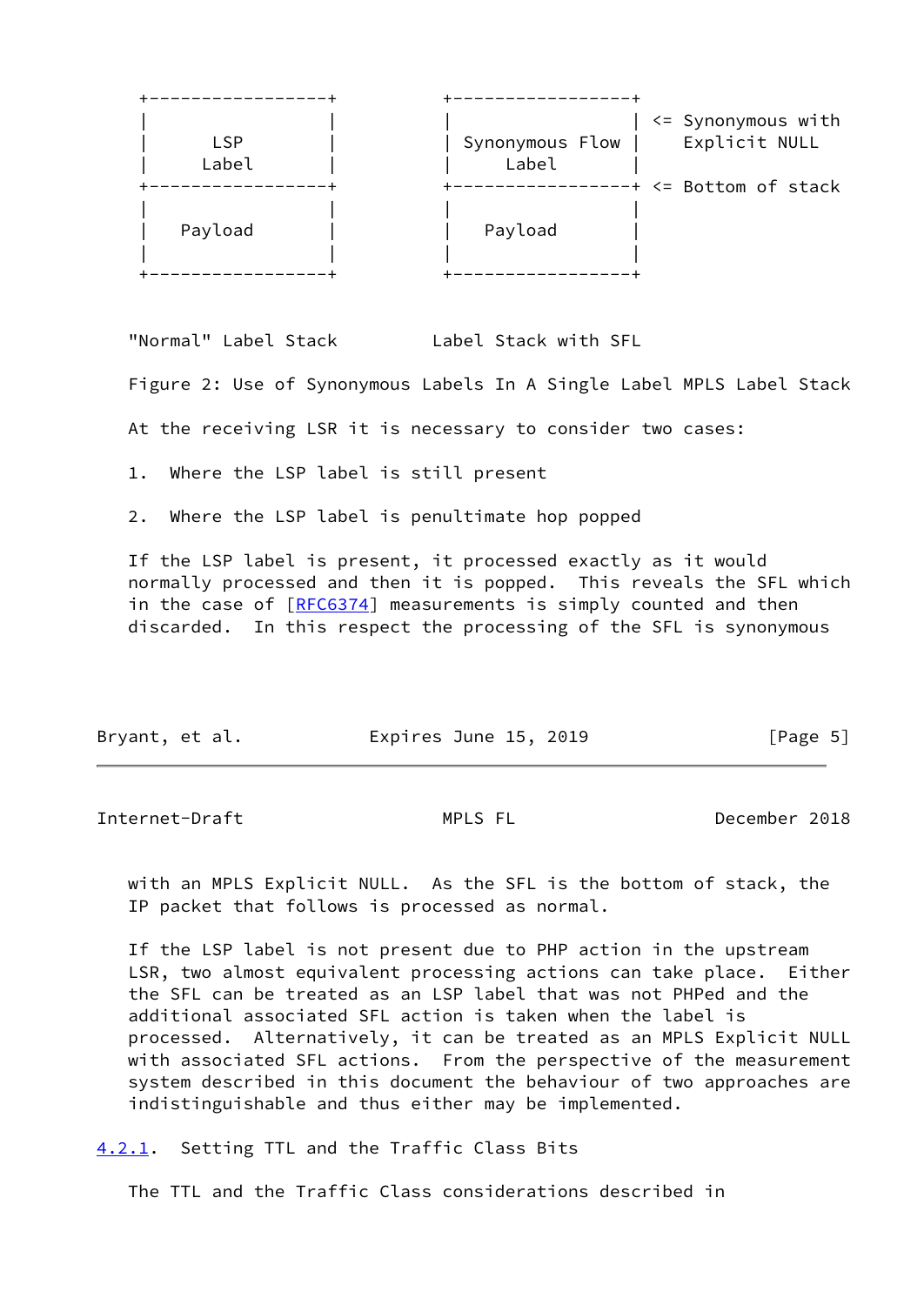[Section 4.1.1](#page-4-0) apply.

### <span id="page-6-0"></span>[4.3](#page-6-0). Aggregation of SFL Actions

 There are cases where it is desirable to aggregate an SFL action against a number of labels. For example where it is desirable to have one counter record the number of packets received over a group of application labels, or where the number of labels used by a single application is large, and consequently the increase in the number of allocated labels needed to support the SFL actions consequently becomes too large to be viable. In these circumstances it would be necessary to introduce an additional label in the stack to act as an aggregate instruction. This is not strictly a synonymous action in that the SFL is not replacing a existing label, but is somewhat similar to the single label case shown in **Section 4.2**, and the same signalling, management and configuration tools would be applicable.

Bryant, et al. Expires June 15, 2019 [Page 6]

<span id="page-6-1"></span>Internet-Draft MPLS FL December 2018

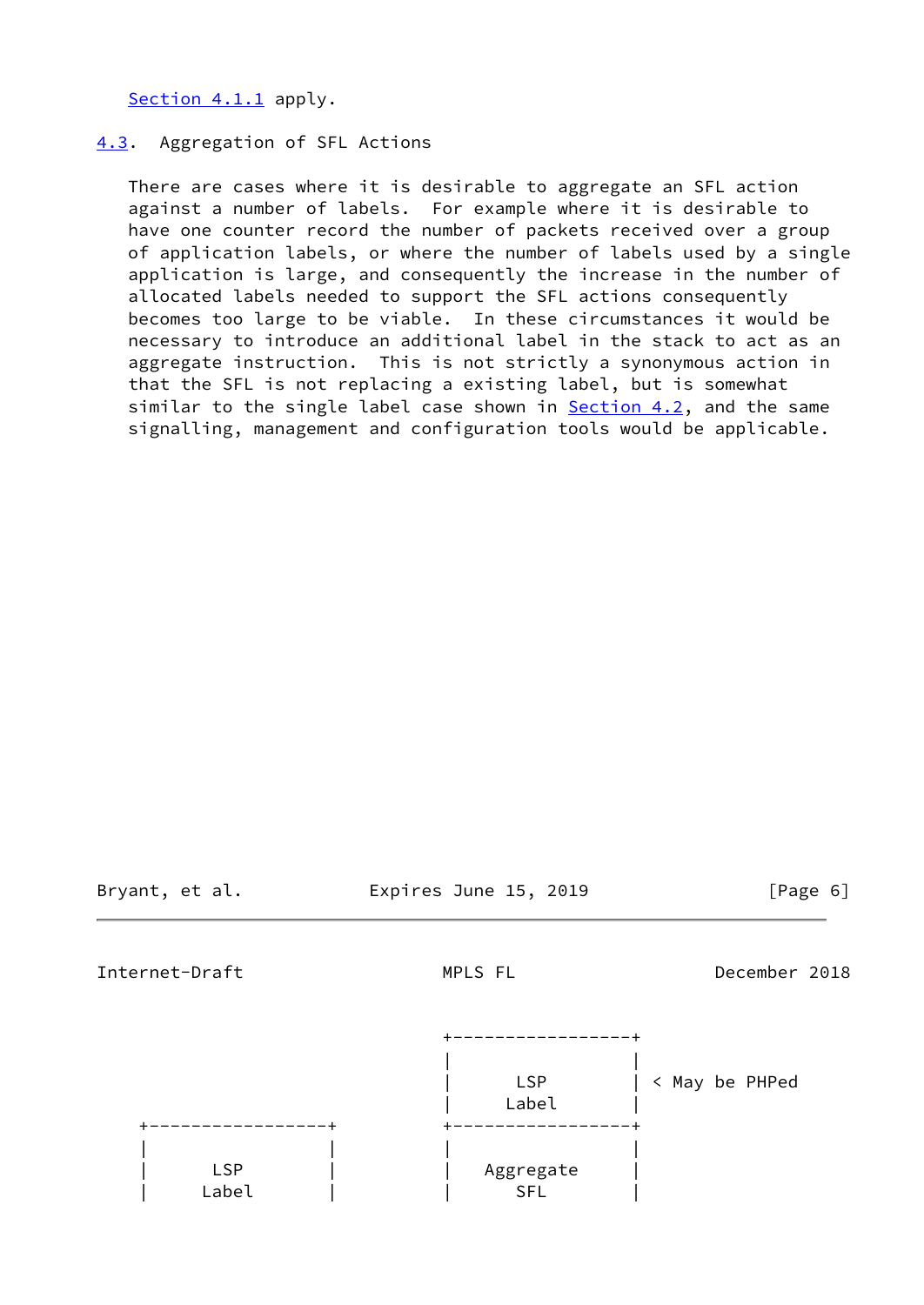

"Normal" Label Stack Label Stack with SFL

# Figure 3: Aggregate SFL Actions

 The Aggregate SFL is shown in the label stack depicted in Figure 3 as preceding the application label, however the choice of position before, or after, the application label will be application specific. In the case described in [Section 4.1](#page-3-2), by definition the SFL has the full application context. In this case the positioning will depend on whether the SFL action needs the full context of the application to perform its action and whether the complexity of the application will be increased by finding an SFL following the application label.

<span id="page-7-0"></span>[5](#page-7-0). Equal Cost Multipath Considerations

 The introduction to an SFL to an existing flow may cause that flow to take a different path through the network under conditions of Equal Cost Multipath (ECMP). This is turn may invalidate the certain uses of the SFL such as performance measurement applications. Where this is a problem there are two solutions worthy of consideration:

- 1. The operator can elect to always run with the SFL in place in the MPLS label stack.
- 2. The operator can elect to use [[RFC6790](https://datatracker.ietf.org/doc/pdf/rfc6790)] Entropy Labels in a network that fully supports this type of ECMP. If this approach is adopted, the intervening MPLS network MUST NOT load balance on any packet field other than the entropy label. Note that this is stricter than the text in **Section [4.2 of \[RFC6790\]](https://datatracker.ietf.org/doc/pdf/rfc6790#section-4.2)**. In networks

| Bryant, et al. | Expires June 15, 2019 | [Page 7] |
|----------------|-----------------------|----------|
|----------------|-----------------------|----------|

<span id="page-7-1"></span>Internet-Draft MPLS FL December 2018

in which the ECMP decision is independent of both the value of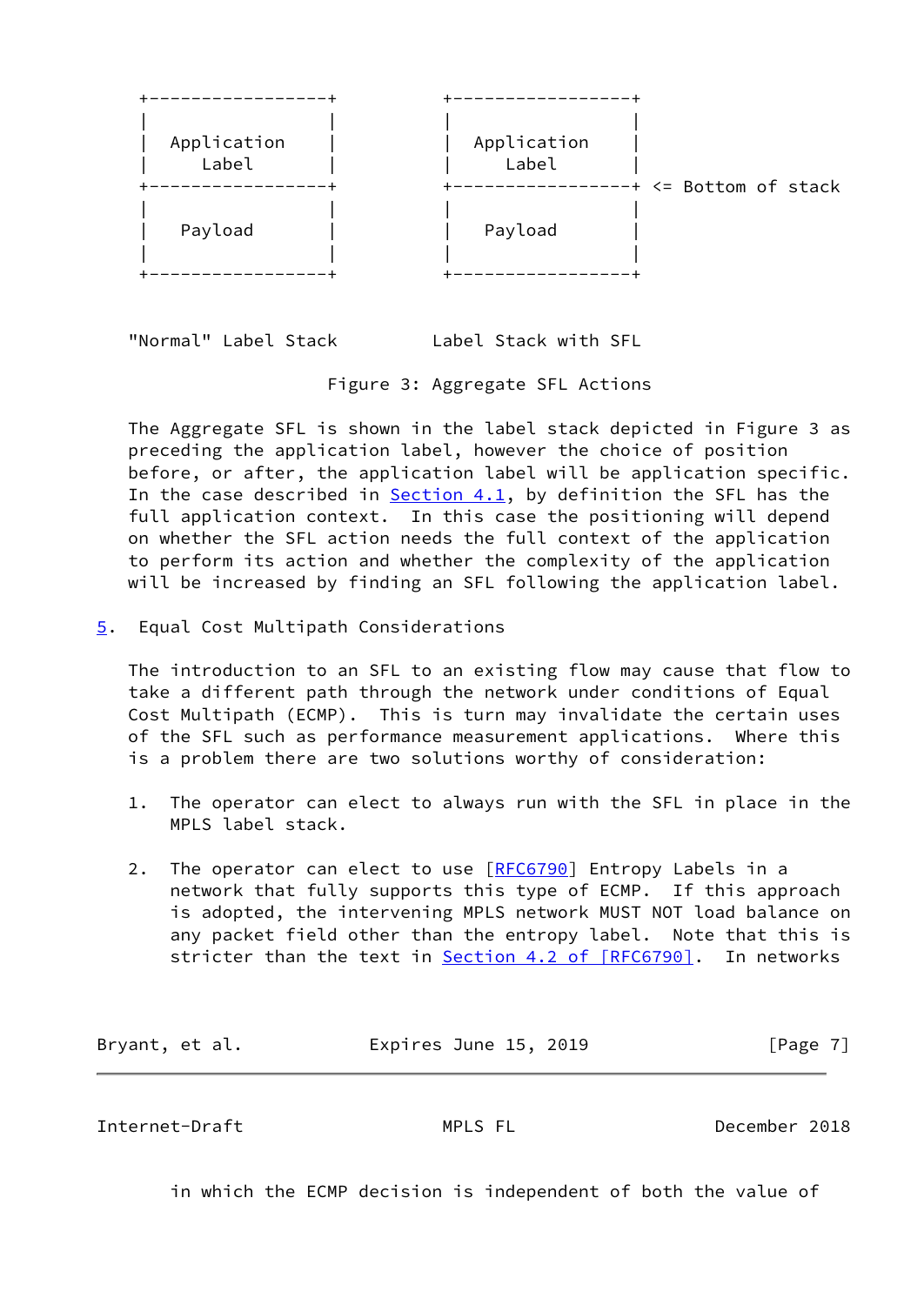any other label in the label stack, and the MPLS payload, the path of the flow with the SFL will be congruent with the path without the SFL.

<span id="page-8-0"></span>[6](#page-8-0). Privacy Considerations

 IETF concerns on pervasive monitoring are described in [\[RFC7258](https://datatracker.ietf.org/doc/pdf/rfc7258)]. The inclusion of originating and/or flow information in a packet provides more identity information and hence potentially degrades the privacy of the communication. Whilst the inclusion of the additional granularity does allow greater insight into the flow characteristics it does not specifically identify which node originated the packet other than by inspection of the network at the point of ingress, or inspection of the control protocol packets. This privacy threat may be mitigated by encrypting the control protocol packets, regularly changing the synonymous labels and by concurrently using a number of such labels. Minimizing the scope of the identity indication can be useful in minimizing the observability of the flow characteristics.

<span id="page-8-1"></span>[7](#page-8-1). Security Considerations

The issue noted in [Section 6](#page-8-0) is a security consideration. There are no other new security issues associated with the MPLS dataplane. Any control protocol used to request SFLs will need to ensure the legitimacy of the request.

<span id="page-8-2"></span>[8](#page-8-2). IANA Considerations

This draft makes no IANA requests.

- <span id="page-8-3"></span>[9](#page-8-3). References
- <span id="page-8-4"></span>[9.1](#page-8-4). Normative References
	- [RFC2119] Bradner, S., "Key words for use in RFCs to Indicate Requirement Levels", [BCP 14](https://datatracker.ietf.org/doc/pdf/bcp14), [RFC 2119](https://datatracker.ietf.org/doc/pdf/rfc2119), DOI 10.17487/RFC2119, March 1997, [<https://www.rfc](https://www.rfc-editor.org/info/rfc2119) [editor.org/info/rfc2119](https://www.rfc-editor.org/info/rfc2119)>.
	- [RFC3032] Rosen, E., Tappan, D., Fedorkow, G., Rekhter, Y., Farinacci, D., Li, T., and A. Conta, "MPLS Label Stack Encoding", [RFC 3032](https://datatracker.ietf.org/doc/pdf/rfc3032), DOI 10.17487/RFC3032, January 2001, <[https://www.rfc-editor.org/info/rfc3032>](https://www.rfc-editor.org/info/rfc3032).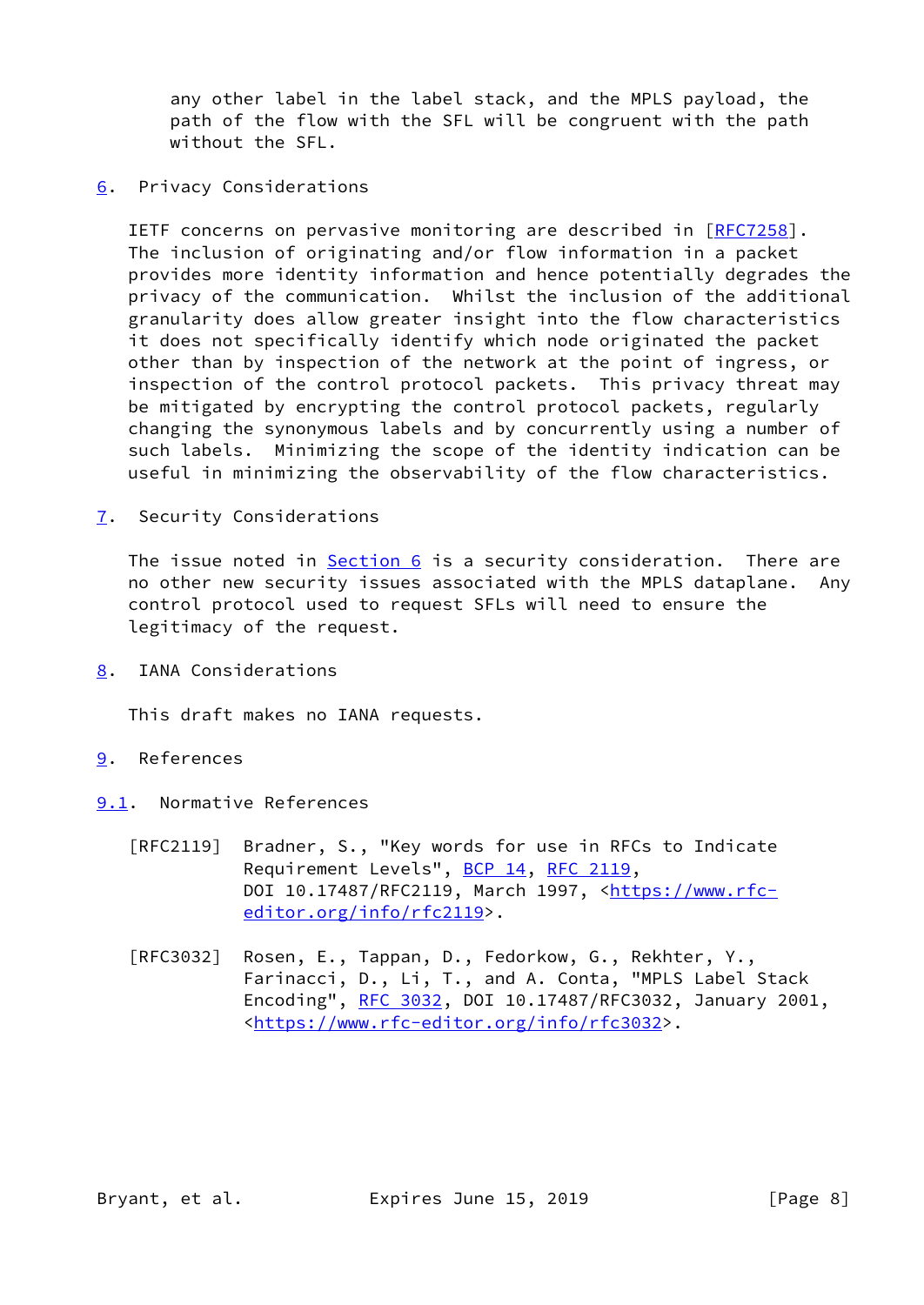- <span id="page-9-1"></span> [RFC5462] Andersson, L. and R. Asati, "Multiprotocol Label Switching (MPLS) Label Stack Entry: "EXP" Field Renamed to "Traffic Class" Field", [RFC 5462](https://datatracker.ietf.org/doc/pdf/rfc5462), DOI 10.17487/RFC5462, February 2009, [<https://www.rfc-editor.org/info/rfc5462](https://www.rfc-editor.org/info/rfc5462)>.
- [RFC8174] Leiba, B., "Ambiguity of Uppercase vs Lowercase in [RFC](https://datatracker.ietf.org/doc/pdf/rfc2119) [2119](https://datatracker.ietf.org/doc/pdf/rfc2119) Key Words", [BCP 14](https://datatracker.ietf.org/doc/pdf/bcp14), [RFC 8174,](https://datatracker.ietf.org/doc/pdf/rfc8174) DOI 10.17487/RFC8174, May 2017, [<https://www.rfc-editor.org/info/rfc8174](https://www.rfc-editor.org/info/rfc8174)>.
- <span id="page-9-0"></span>[9.2](#page-9-0). Informative References
	- [RFC6374] Frost, D. and S. Bryant, "Packet Loss and Delay Measurement for MPLS Networks", [RFC 6374,](https://datatracker.ietf.org/doc/pdf/rfc6374) DOI 10.17487/RFC6374, September 2011, [<https://www.rfc](https://www.rfc-editor.org/info/rfc6374) [editor.org/info/rfc6374](https://www.rfc-editor.org/info/rfc6374)>.
	- [RFC6790] Kompella, K., Drake, J., Amante, S., Henderickx, W., and L. Yong, "The Use of Entropy Labels in MPLS Forwarding", [RFC 6790,](https://datatracker.ietf.org/doc/pdf/rfc6790) DOI 10.17487/RFC6790, November 2012, <[https://www.rfc-editor.org/info/rfc6790>](https://www.rfc-editor.org/info/rfc6790).
	- [RFC7258] Farrell, S. and H. Tschofenig, "Pervasive Monitoring Is an Attack", [BCP 188,](https://datatracker.ietf.org/doc/pdf/bcp188) [RFC 7258](https://datatracker.ietf.org/doc/pdf/rfc7258), DOI 10.17487/RFC7258, May 2014, [<https://www.rfc-editor.org/info/rfc7258](https://www.rfc-editor.org/info/rfc7258)>.
	- [RFC8372] Bryant, S., Pignataro, C., Chen, M., Li, Z., and G. Mirsky, "MPLS Flow Identification Considerations", [RFC 8372,](https://datatracker.ietf.org/doc/pdf/rfc8372) DOI 10.17487/RFC8372, May 2018, <[https://www.rfc-editor.org/info/rfc8372>](https://www.rfc-editor.org/info/rfc8372).

Authors' Addresses

 Stewart Bryant Huawei

Email: stewart.bryant@gmail.com

 Mach Chen Huawei

Email: mach.chen@huawei.com

 Zhenbin Li Huawei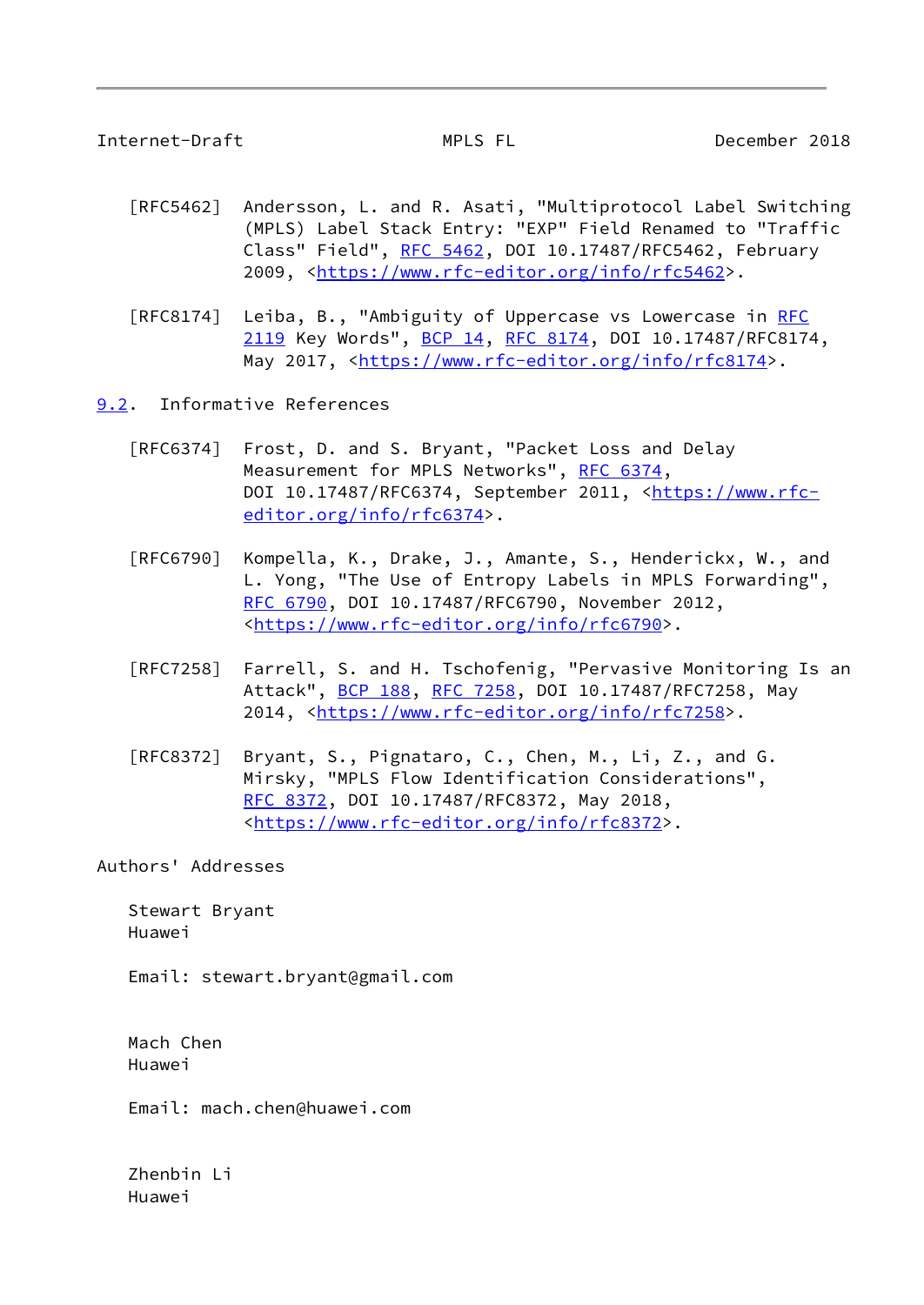| Bryant, et al.<br>Expires June 15, 2019 | [Page 9] |
|-----------------------------------------|----------|
|-----------------------------------------|----------|

Internet-Draft MPLS FL December 2018

 George Swallow Southend Technical Center

Email: swallow.ietf@gmail.com

 Siva Sivabalan Cisco Systems

Email: msiva@cisco.com

 Gregory Mirsky ZTE Corp.

Email: gregimirsky@gmail.com